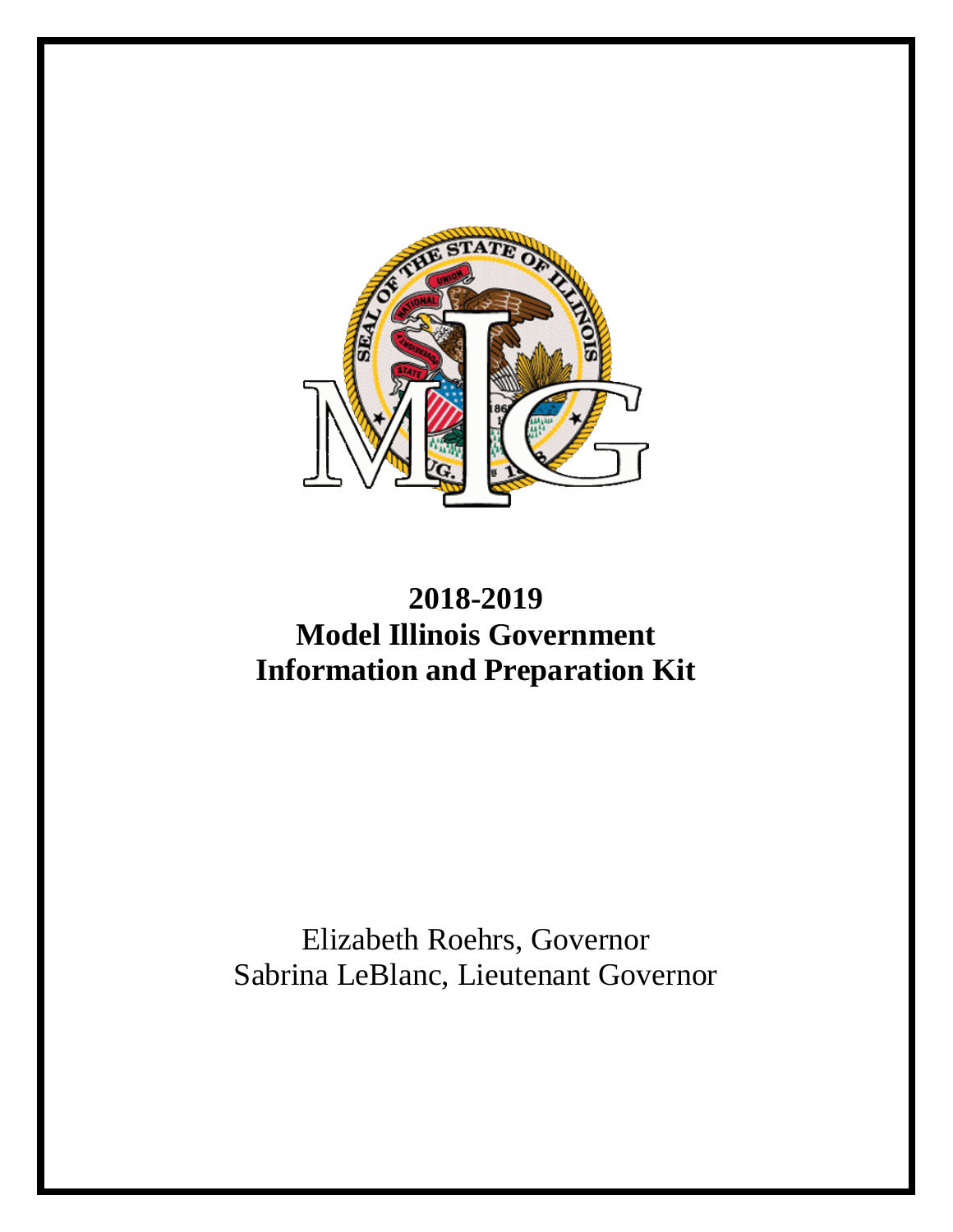# **Welcome to**  *Model Illinois Government*

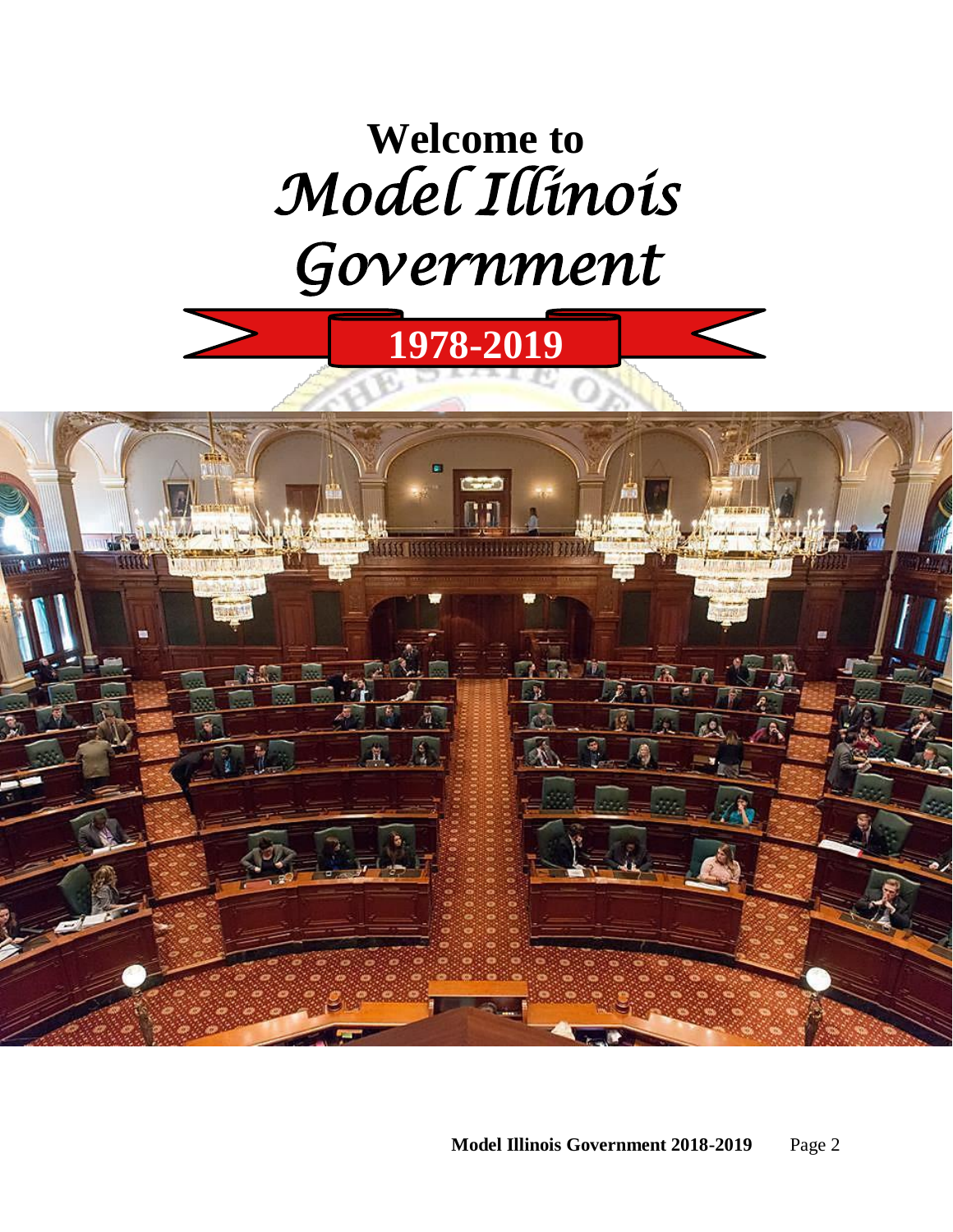# Model Illinois Government Table of Contents

| How to Set Up a New MIG Delegation     | <b>External Page 8</b> |
|----------------------------------------|------------------------|
| Head Delegate/President Timeline       | Page 9                 |
| <b>Helpful Resources for Delegates</b> |                        |
| Parliamentary and Debate Procedure     | Page 12                |
| Your 2018-2019 Executive Board         | $\cdot$ Page 13        |
|                                        |                        |

#### **About This Kit**

This kit is designed to serve as a helpful tool for both MIG Faculty Advisors and Students to adequately prepare for the annual Model Illinois Government simulation. The kit contains information on roles available to delegates, resources for starting a MIG delegation at your school, and tools for running meetings and holding practice debates. Participating in MIG is a great first step toward entering a career in politics, government, or law; and toward changing the future of Illinois politics for the better.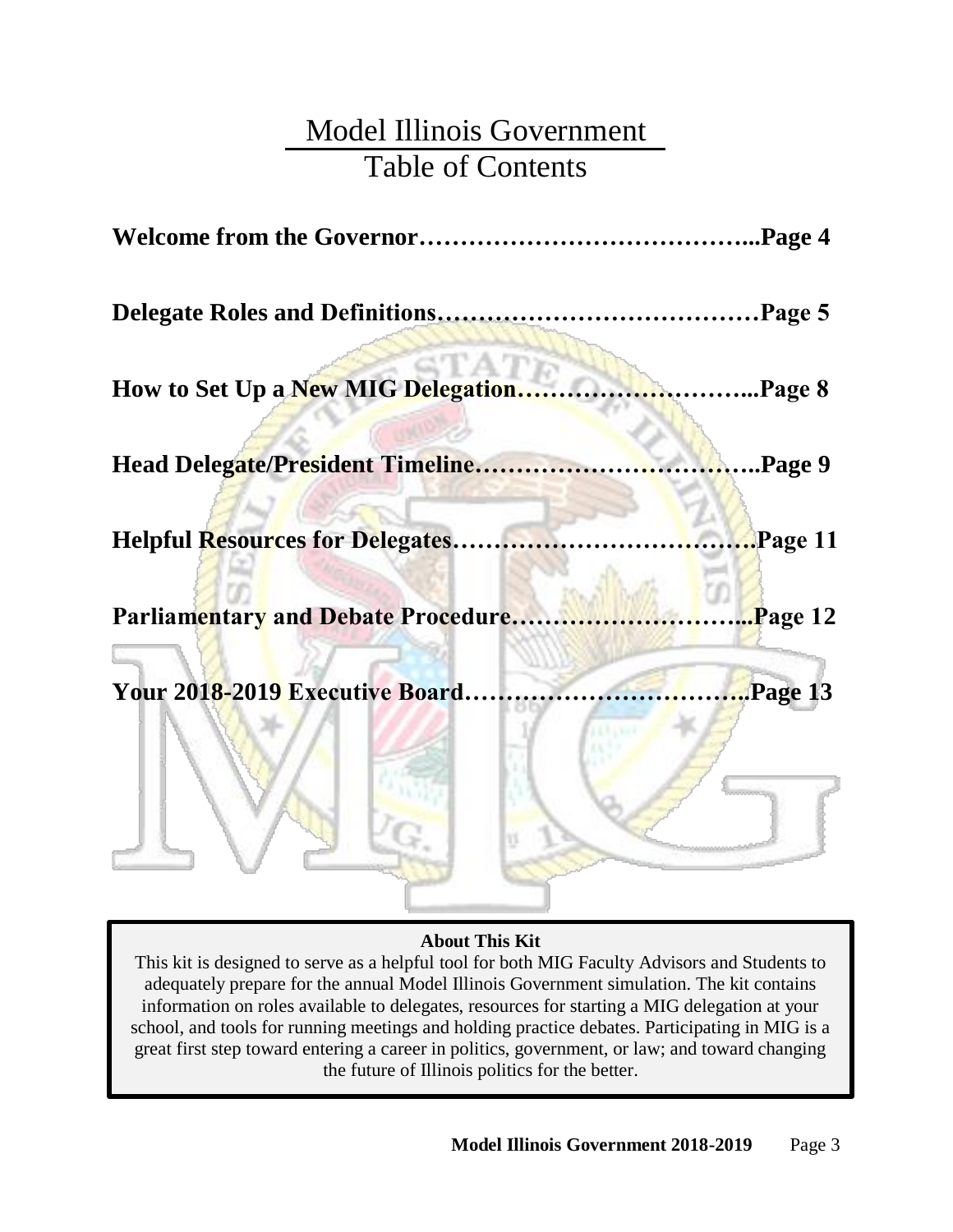# Model Illinois Government Welcome from the Governor

**W**elcome to Model Illinois Government, one of the premier intercollegiate government simulations in the United States.

2019 will mark our 41st and, with your help, greatest simulation. If you are new to our organization, please allow me a moment to outline MIG.

Each spring semester, students from around the state of Illinois participate in the Model Illinois Government simulation. The 2019 simulation will take place at the Capitol Complex in Springfield from February  $28<sup>th</sup>$  through March  $3<sup>rd</sup>$ . Nearly 300 students from 15+ colleges and universities will converge on the Illinois State Capital to gain more experiences in a weekend than in a semester of classes.

The MIG simulation is structured for a legislative simulation as well as a Moot Court competition. Students choose among various roles including: Legislators, lobbyists, journalists, attorneys, justices, budget analysts, as well as many leadership positions within the parties and committees. Within the legislature, students are assigned political parties and districts and placed in committees of their interests. The legislators then simulate the legislative processes in the actual committee rooms and chambers of the Capitol building.



In the Moot Court competition, teams of attorneys argue before a panel of student justices and legal professionals and are scored based on presentation and knowledge of the case fact.

Individual and team awards are presented at the end of the simulation, and students may also campaign for Executive Board positions (Governor, Attorney General, Secretary of State, Comptroller, etc.) to take a more active role in the organization of the simulation.

On behalf of the entire 2018-2019 Model Illinois Government Executive Board, I would like to thank you again for your interest in next year's simulation. It is our utmost duty to serve you, so please do not hesitate to contact me or any other member of the board with your questions, comments, or concerns. I look forward to seeing you in February.

Sincerely, Elizabeth Roehrs Governor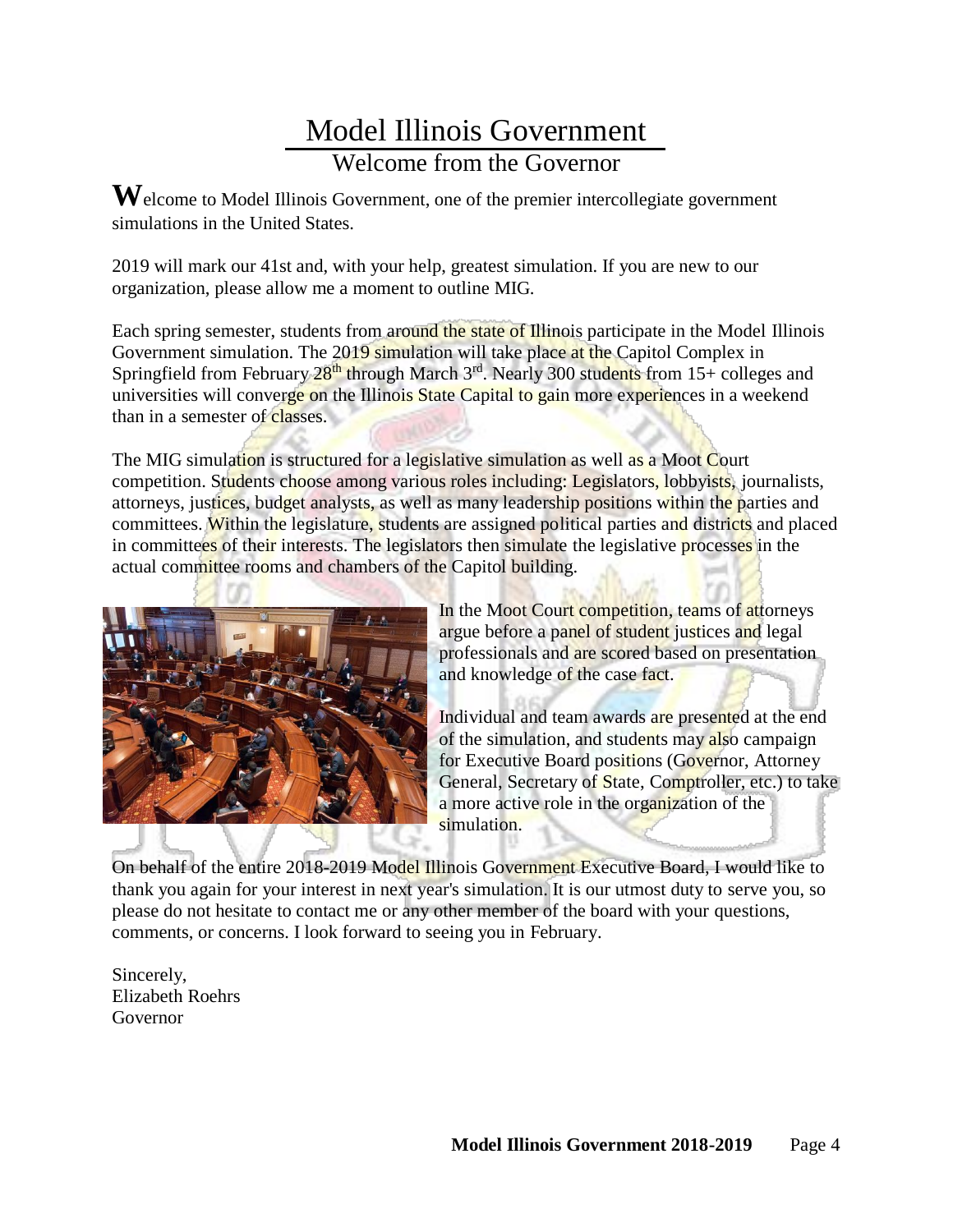# **Delegate Roles and Definitions**

## **Legislators\_\_\_\_\_\_\_\_\_\_\_\_\_\_\_\_\_\_\_\_\_\_\_\_\_\_\_\_\_\_\_\_\_\_\_\_\_\_\_\_\_\_\_\_\_\_\_\_\_**

Legislators have the option of taking on the role of a Representative or Senator. Legislators serve on one of the standing committees in either the House or the Senate. Delegates in this role can apply to serve as a committee chair, vice chair, or party spokesperson. Delegates can also run for a chamber leadership position, including majority or minority leader, assistant leader, or whips. These positions on are voted on by their respective party members on the first night of simulation.





Legislators also have the option to write original legislation, which is treated as any other piece of legislation already chosen by the Speaker of the House and the President of the Senate. Legislators meet in multiple caucuses throughout the weekend to formulate strategy.

The role of legislator also carries with it the responsibility of having full knowledge of one's

assigned district, as well as their chamber bills. Legislators are also expected to work within the party and committee structure, and work with lobbyists and journalists throughout the simulation.

#### **For more information on this role, contact:**

Payton Raso, Speaker of the House – [speaker@modelilgov.org](mailto:speaker@modelilgov.org)

Chloe Compton, President of the Senate – [president@modelilgov.org](mailto:president@modelilgov.org)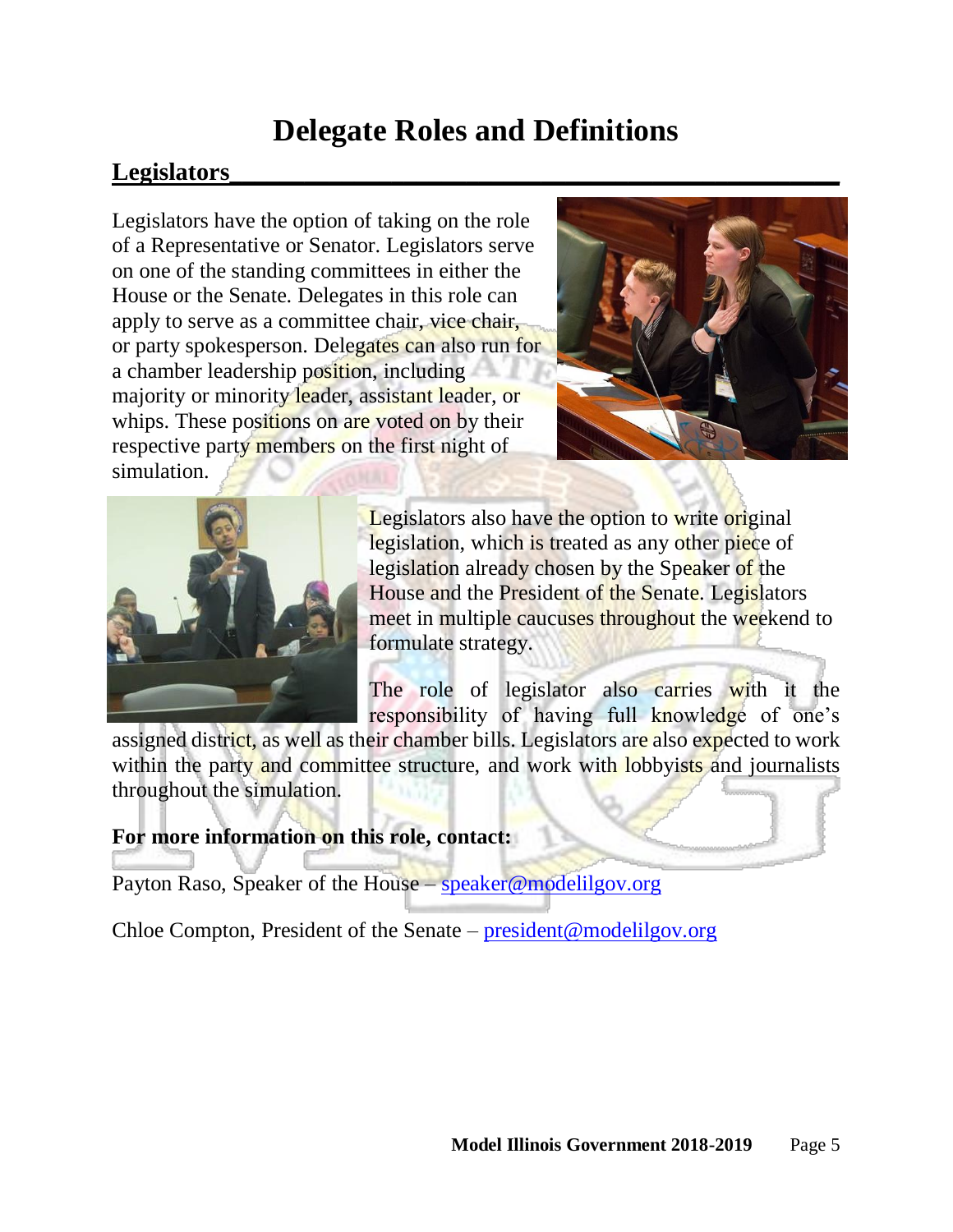# **Lobbyists\_\_\_\_\_\_\_\_\_\_\_\_\_\_\_\_\_\_\_\_\_\_\_\_\_\_\_\_\_\_\_\_\_\_\_\_\_\_\_\_\_\_\_\_\_\_\_\_\_\_**

Lobbyists play a significant role in the success of the MIG simulation by serving as a source of knowledge for legislators and journalists on select bills. Lobbyists have the responsibility of having in-depth knowledge of the interests and issues related to the bills which they are representing, as well as the arguments for and against those bills. Lobbyists have the option of testifying in committees, and are expected to assist the General Assembly by proposing suggestions and amendments to the committees and floors.



### **For more information on this role, contact:**

Sabrina LeBlanc, Lieutenant Governor – [ltgovernor@modelilgov.org](mailto:ltgovernor@modelilgov.org)

### **Journalists\_\_\_\_\_\_\_\_\_\_\_\_\_\_\_\_\_\_\_\_\_\_\_\_\_\_\_\_\_\_\_\_\_\_\_\_\_\_\_\_\_\_\_\_\_\_\_\_\_**



Just as the State Capitol has a press corps, so does MIG. Working as reporters for the *MIG Journal*, journalists are assigned to report on daily occurrences throughout the MIG simulation. Journalists cover chamber floor action and committee activities, interview Executive Board members and legislative leaders, and present daily issues which are of interest to the MIG community. The *MIG* 

*Journal* is published daily on the MIG website and app, and features reports, editorial, and the "Miggies", where journalists have the chance to try their hand at political commentary and satire. The MIG Executive Board plans to hold daily press briefings with the chamber heads in the Statehouse press room. MIG journalists will also receive press passes to grant them access to the house floor and committee rooms.

### **For more information on this role, contact:**

Tim Kirsininkas, Attorney General – [attorneygeneral@modelilgov.org](mailto:attorneygeneral@modelilgov.org)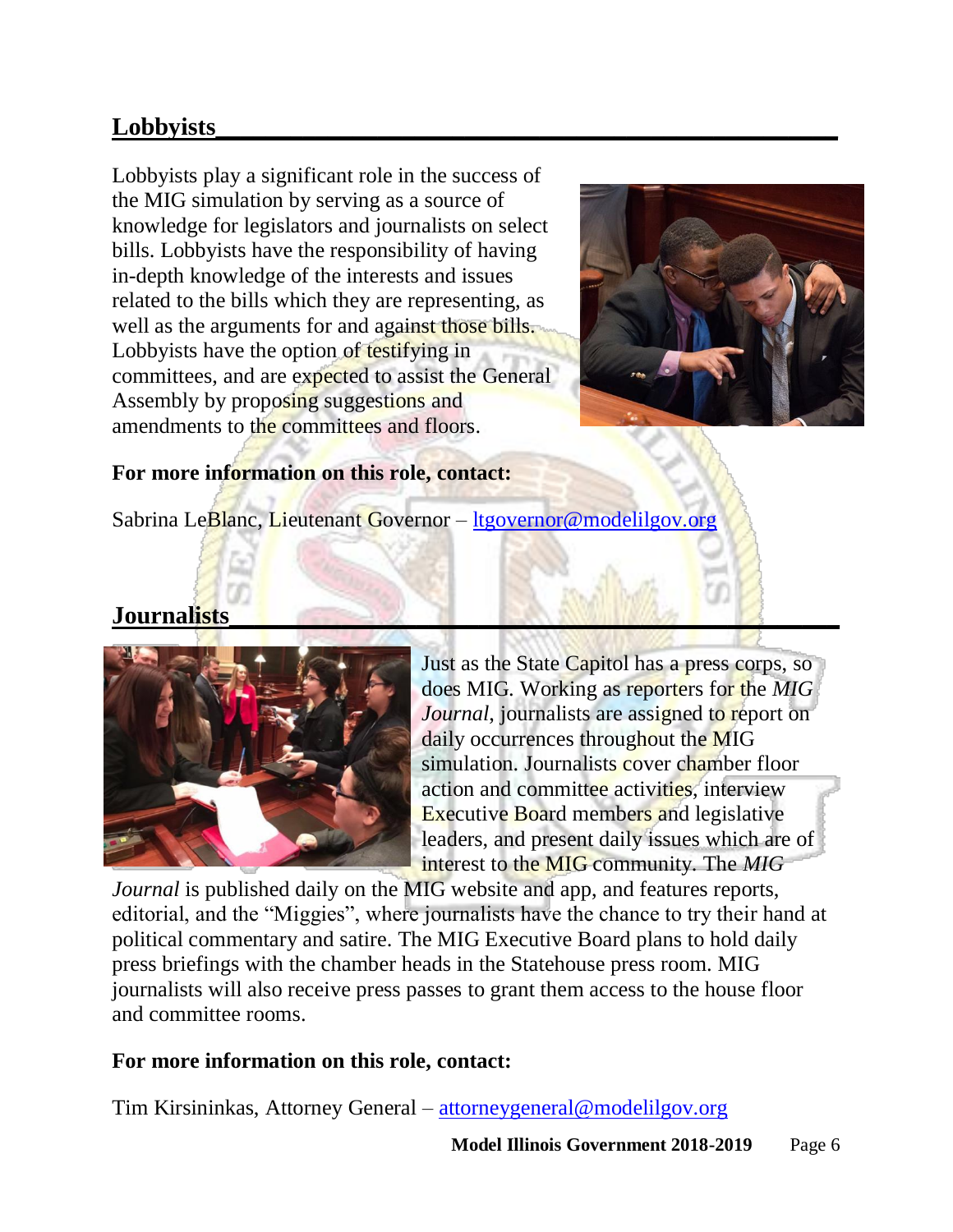### **Moot Court**

The Moot Court competition simulates arguments at the Illinois Supreme Court level. During the competition, teams of attorneys argue their case before a panel of student justices and legal professionals. Success within this competition is determined by knowledge of the case fact, presentation skills, legal forensic skills, and logical arguments. In addition to oral arguments, student attorneys will have the opportunity to write a legal brief on the case fact pattern and submit them for comments by legal professionals. This simulation will help pre-law students with preparing for professional law school by helping them understand the process of legal proceedings and allowing for them to attain legal skills, including but not limited to case analysis, synthesis of cogent arguments, advocating for a client, and writing and speaking effectively.

#### **For more information on this role, contact:**

Christopher Dorsett, Chief Justice – [chiefjustice@.modelilgov.org](mailto:chiefjustice@.modelilgov.org)

### **Office of Management and Budget\_\_\_\_\_\_\_\_\_\_\_\_\_\_\_\_\_\_\_\_\_\_\_\_\_\_\_\_\_**

The Office of Management and Budget handles all fiscal aspects of the State Government. OMB delegates take into consideration all the bills passed by the General Assembly and necessary state expenditures, with the goal of creating a balanced state budget. This can be a valuable experience for students interested in accounting or business.

### **For more information on this role, contact:**

Colin Cisco, Treasurer – [treasurer@modelilgov.org](mailto:treasurer@modelilgov.org)

Ben Shafer, MIG Staff – [tech@modelilgov.org](mailto:tech@modelilgov.org)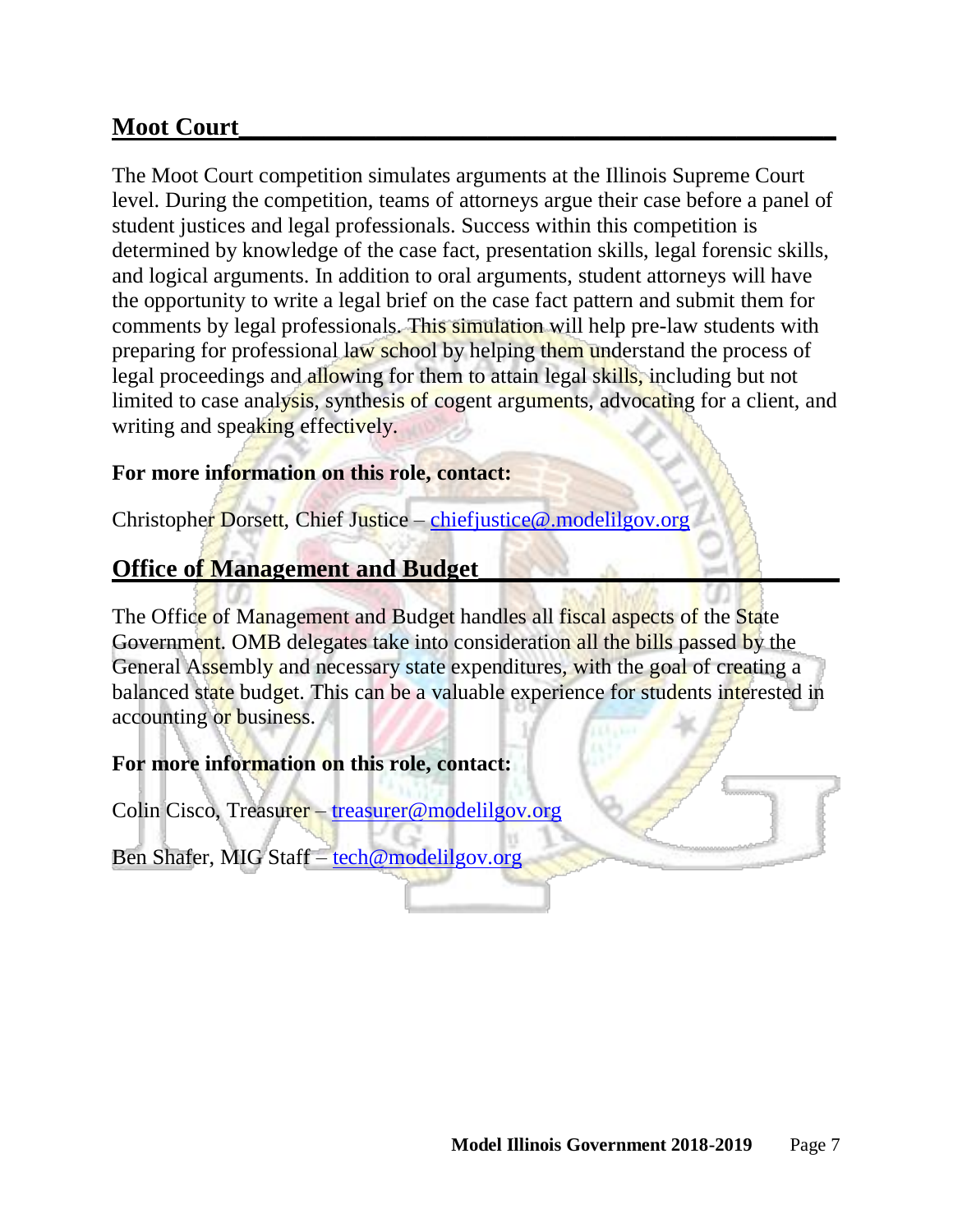# **How to Set Up a New MIG Delegation**

- 1. Find a Faculty Advisor by reaching out to your school's Political Science or Public Administration Departments, and have a discussion about setting up a MIG delegation. Your Faculty Advisor will be integral in assisting with fundraising, recruitment, and preparation efforts.
- 2. Contact your school's student government or board of trustees to begin the process of becoming a recognized student organization. Organizations typically are ineligible to receive funding from the college or university unless they are officially recognized. Discuss funding options with your student treasurer or president and begin fundraising efforts.
- 3. Compile a recruitment list and hold your first meeting. In order to make sure everyone is on the same page, it may help to hold meetings monthly or every other week during the fall semester, and every week during the spring semester.
- 4. Submit your delegation registrations, fees, and hotel reservations by the end of January. Consider contacting a MIG executive board member to assist you in hosting a "pre-sim day", to allow your delegates to practice parliamentary procedure. Pre-sim days are hosted at many locations across the state in the weeks leading up to simulation. Contact an executive board member or faculty advisor to find out where and when they will be hosted.

The members of the Model Illinois Government Executive Board are willing to help your delegation at every step of the way, and are always available for campus visits or phone calls. If you ever need assistance, feel free to contact the Office of the Governor or Lieutenant Governor.

### **For More Information:**

Governor Elizabeth Roehrs [governor@modelilgov.org](mailto:governor@modelilgov.org)

Lt. Governor Sabrina LeBlanc [ltgovernor@modelilgov.org](mailto:ltgovernor@modelilgov.org)

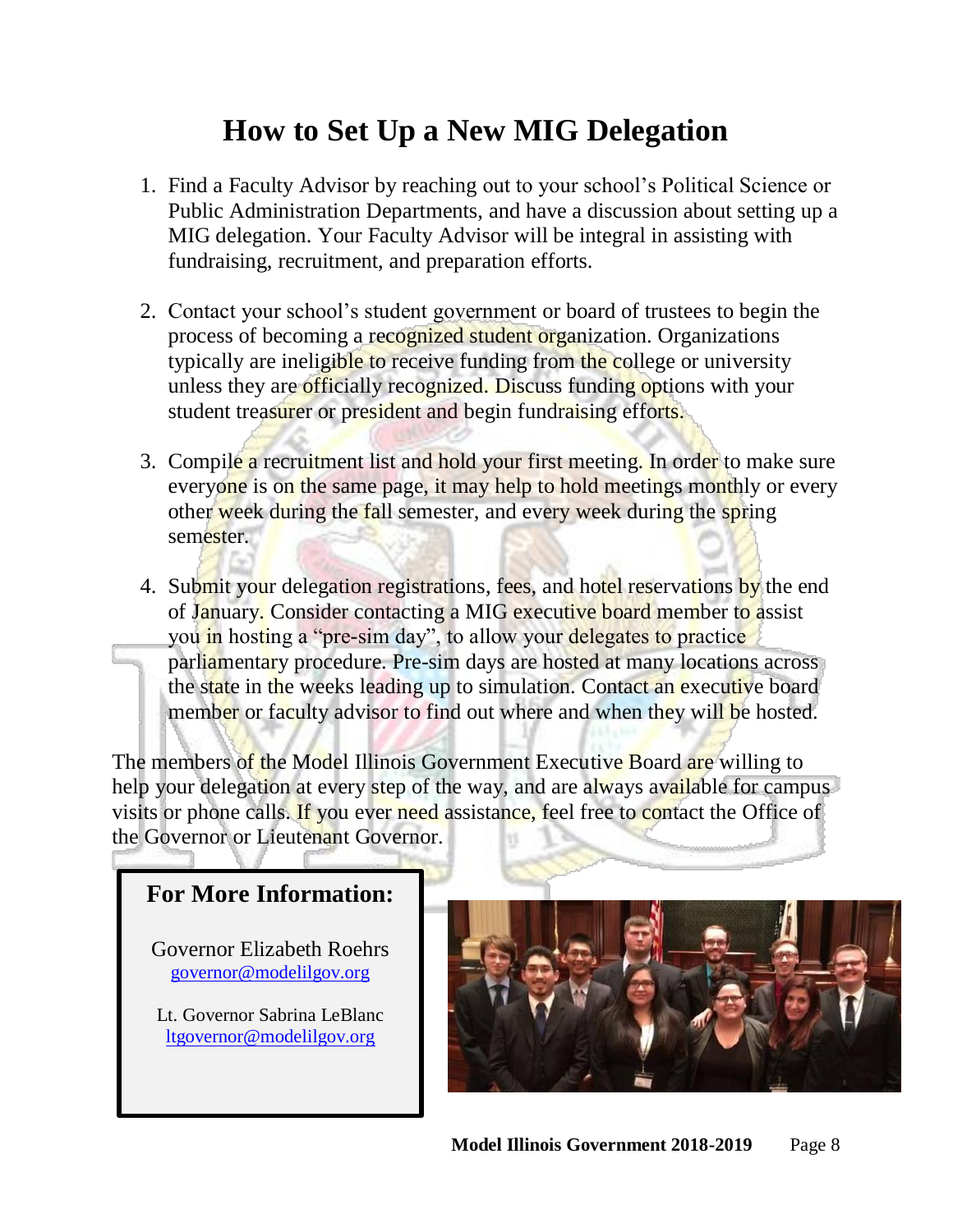# **Head Delegate, President, and Faculty Timeline**

This timeline has been prepared by the Office of the Lieutenant Governor to assist Organization Presidents, Head Delegates, or Faculty Advisors effectively organize their time and adequately prepare their delegation for the simulation in Springfield. If you have questions or need assistance, contact Lieutenant Governor Sabrina LeBlanc at <u>Itgovernor@modelilgov.org</u>.

### **August-November\_\_\_\_\_\_\_\_\_\_\_\_\_\_\_\_\_\_\_\_\_\_\_\_\_\_\_\_\_\_\_\_\_\_\_\_\_\_\_\_\_\_\_\_\_\_\_\_**

- Hold a recruitment table on campus. Try to get involved in your school's welcome days and involvement fairs, or set request a table spot at your school's commons area or student center.
- Using the names collected from your recruitment table, contact the interested students and call your first meeting one-two weeks later.
- Choose a head delegate. This should be a person with some MIG experience or good organizational and leadership skills. They will be primarily responsible for coordinating your delegation's efforts with the MIG executive board.

### December

- Hold at least one meeting before winter break. At this time, ask your delegates what roles they would like to assume during the simulation. If they choose House or Senate, have them look at the committees and bills on the MIG website and begin to think about which party and committee they would like to request.
	- Have delegates begin thinking about any original legislation they would like to submit. A guide to creating original legislation is available on the MIG website, and the Attorney General's Office can assist in the process. You may wish to encourage delegates to draft their bills over winter break and have it ready for review when school resumes.

### **January\_\_\_\_\_\_\_\_\_\_\_\_\_\_\_\_\_\_\_\_\_\_\_\_\_\_\_\_\_\_\_\_\_\_\_\_\_\_\_\_\_\_\_\_\_\_\_\_\_\_\_**

- Contact the Springfield Wyndham and reserve your rooms. Your reservations should be in by mid-January.
- Hold meetings once a week during all of January. It may be helpful to choose a different delegate to chair each meeting to allow students a better understanding of parliamentary procedure and bill debate. All meetings should be carried out using Robert's Rules of Order, which can be found on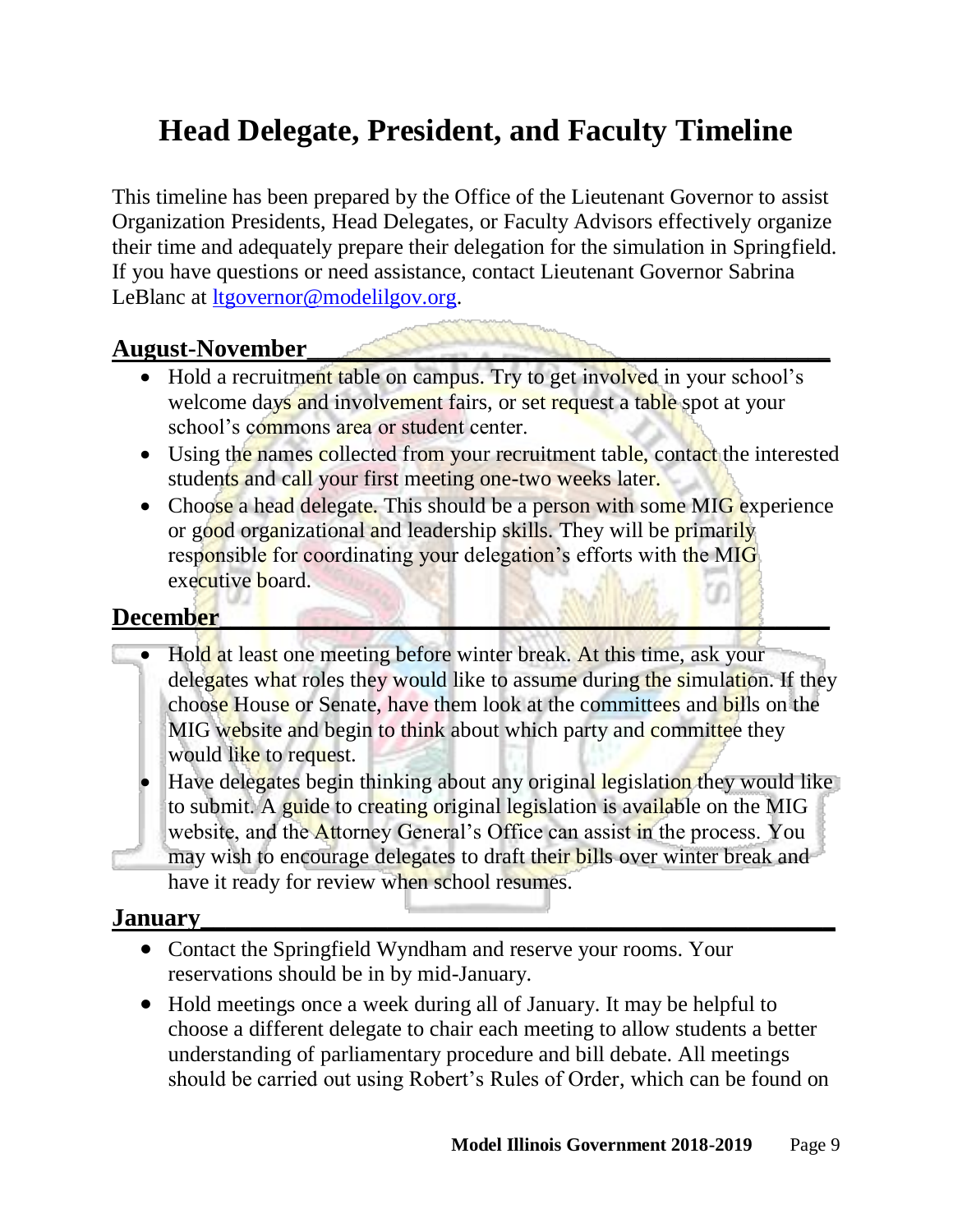the MIG website, app, and in the back of this kit. You may also wish to reach out to an executive board member to help you hold a mock meeting.

- Submit your delegation's registrations on the MIG website. You may pay your registration fees at this time or when you arrive in Springfield.
- Make sure your legislators and lobbyists know which bills they will be responsible for, and have them begin researching.
- Finalize which roles your delegates will have. Any last minute switching should have been taken care of by the end of January. Final registration will be due by the meeting of the whole.

### **February\_\_\_\_\_\_\_\_\_\_\_\_\_\_\_\_\_\_\_\_\_\_\_\_\_\_\_\_\_\_\_\_\_\_\_\_\_\_\_\_\_\_\_\_\_\_\_\_\_\_**

- Hold meetings at least once a week during this month. During these meetings, choose a particular bill from the MIG website to debate. A delegate can serve as the bill sponsor and yield to questions, and add lobbyists and whips to replicate floor proceedings. Before debating, come up with a list of pro and con sides to be sure of party stances. Again, it may be helpful to reach out to an Executive Board member to help you practice.
- Have your delegation's journalists (if any) contact the MIG Editor in Chief. The Attorney General will have the Editor's contact info.
- Make your delegation's travel arrangements to Springfield.
- February  $28<sup>th</sup>$ , 2019—Simulation begins
- Upon arrival at the Springfield Wyndham, check your delegation in at the MIG registration desk on the lower level to receive your badges and simulation information.
- Freshman delegates are encouraged to attend the First Year Delegate Orientation Program on the first night.

### March **March**

- March  $1^{st}$ -3<sup>rd</sup>, 2018 Simulation
- Anything after simulation is at the discretion of your school. Some institutions hold a meeting or two after simulation to discuss what they thought went well, and what they'd like to improve on for the coming year.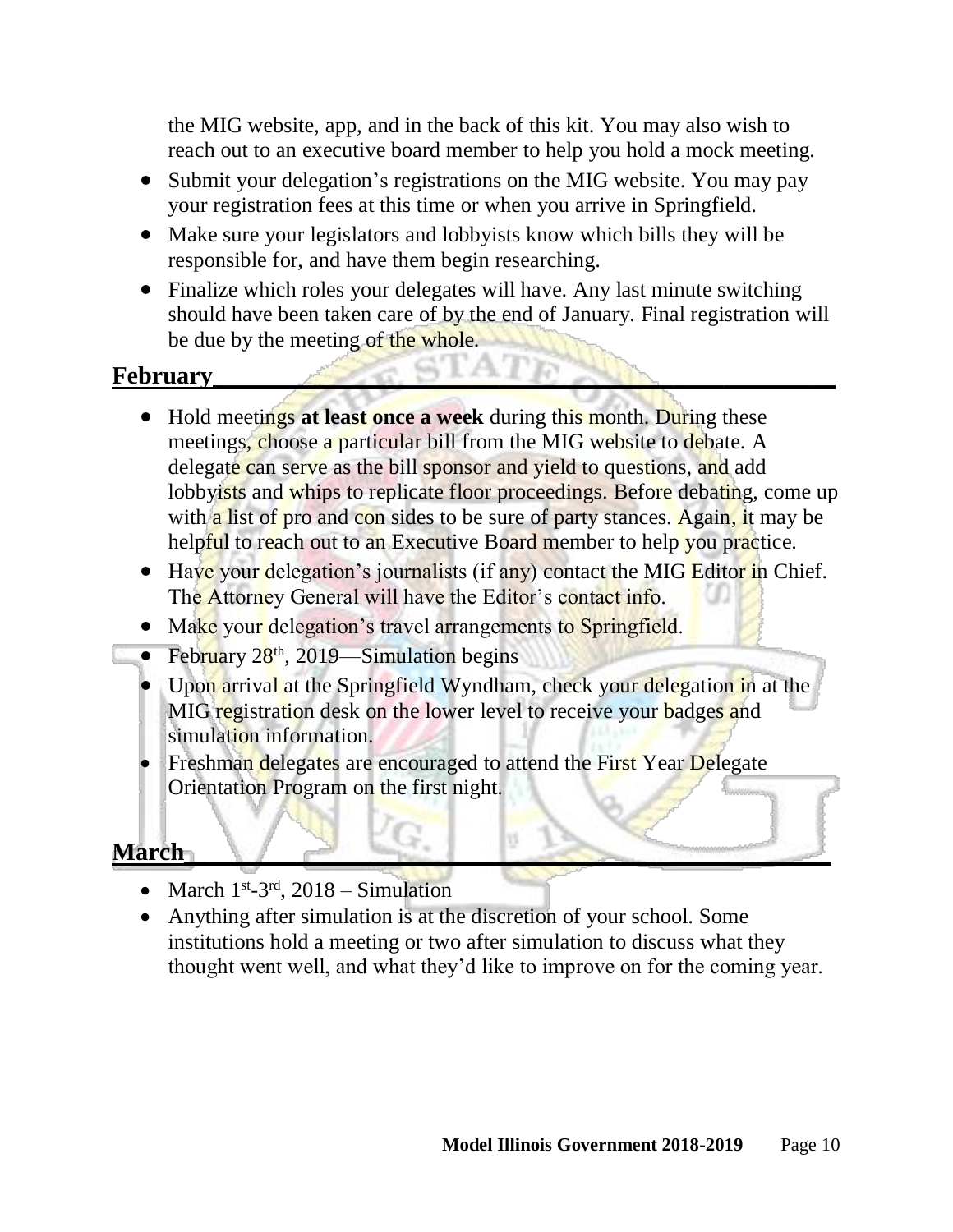# **Helpful Resources for Delegates**

*Click any link below to access from PDF*

MIG [Website](http://www.modelilgov.org/)

**MIG [Constitution](https://www.modelilgov.org/govdocs)** 

MIG [Rules and Bylaws](https://www.modelilgov.org/govdocs)

**[MIG App Download](http://www.modelilgov.org/migapp)** 

[Registration and Hotel Reservations](http://www.modelilgov.org/register)

[House Bills and Rules](http://www.modelilgov.org/house)

[Senate Bills and Rules](http://www.modelilgov.org/senate)

[Original Legislation Resources](https://www.modelilgov.org/ol) [Lobbyist Handbook and Resources](http://www.modelilgov.org/lobbyist)

[Office of Management and Budget Handbook and Resources](https://www.modelilgov.org/omb)

[Moot Court Information](https://www.modelilgov.org/mootcourt)

[Executive Board](https://www.modelilgov.org/eboard)

**Follow us on social media for MIG updates:**

86

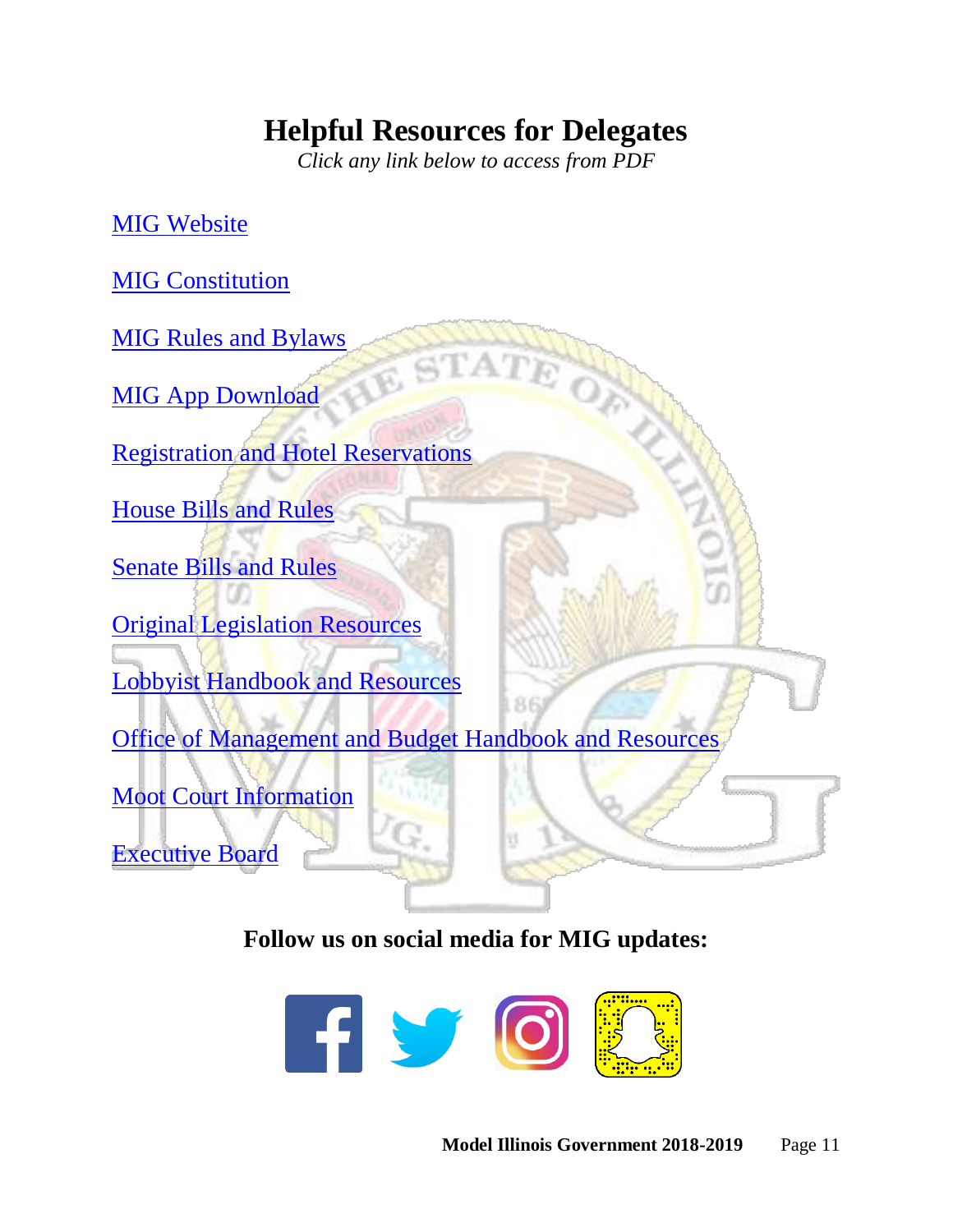# **Parliamentary Terms and Debate Procedure**



#### Model Illinois Government Parliamentary Procedure at a Glance

| You want to:                                            | You say:                            | Can you<br>interrupt: | Does it need a<br>2nd: | Debatable:       | Amendable: | Vote<br>needed:   |
|---------------------------------------------------------|-------------------------------------|-----------------------|------------------------|------------------|------------|-------------------|
| Close meeting                                           | Move to adjourn                     | <b>No</b>             | Yes                    | No               | No         | Majority          |
| Take a break                                            | Move to recess                      | <b>No</b>             | Yes                    | No               | Yes        | Majority          |
| Register complaint                                      | Point of Personal<br>Privilege      | Yes                   | No                     | <b>No</b>        | <b>No</b>  | Chair<br>Decision |
| Temporarily move on                                     | Move to table                       | No                    | Yes                    | No               | No         | Majority          |
| Close debate                                            | Move previous question              | No                    | Yes                    | No               | No         | 2/3               |
| Limit or extend debate                                  | Move to limit/extend<br>debate      | <b>No</b>             | Yes                    | <b>No</b>        | Yes        | 2/3               |
| Modify wording                                          | Move to amend                       | <b>No</b>             | Yes                    | Yes              | Yes        | Majority          |
| Bring business forward                                  | Move that                           | <b>No</b>             | Yes                    | Yes              | Yes        | Majority          |
| Enforce rules                                           | Point of Order                      | Yes                   | No                     | <b>No</b>        | <b>No</b>  | Chair<br>Decision |
| Appeal decision                                         | Appeal the decision of the<br>chair | Yes                   | Yes                    | If motion<br>was | No         | Majority          |
| Demand voice or electronic count after<br>vote is taken | Division                            | Yes                   | No                     | No               | No         | None              |
| Request information                                     | Point of Information                | Yes                   | No                     | No               | No         | None              |
| Bring back into consideration                           | Move to take from the<br>table      | <b>No</b>             | Yes                    | No               | No         | Majority          |
| Cancel previous action*                                 | Move to rescind                     | No                    | Yes                    | Yes              | Yes        | 2/3               |
| Reconsider motion*                                      | Move to reconsider                  | <b>No</b>             | Yes                    | If motion<br>was | <b>No</b>  | Majority          |

\*Must be member of prevailing side

#### **Debate Procedure:**

- 1. Chair calls committee to order
- 2. Vice Chair reads synopsis of the bill

#### 3. **Short Debate (Long Debate)**

*Opening Statements* 1(2) min. majority 1(2) min minority *First Round* 3(5) min majority 3(5) min minority *Rebuttal* 3(5) min majority 3(5) min minority *Closing Statements* 1(2) min majority 1(2) min minority

#### **Parliamentary Debate Tips**

-Always start by saying "Thank you Mr./Madame Chair, thank you Majority/Minority leader"

-Always address the chair and vice chair. Do not address the opposing side directly.

-When you are done speaking, yield your time back to your party leader, **not the chair or the opposing side**

4. Chair conducts vote on bill. Chair votes only in event of a tie.